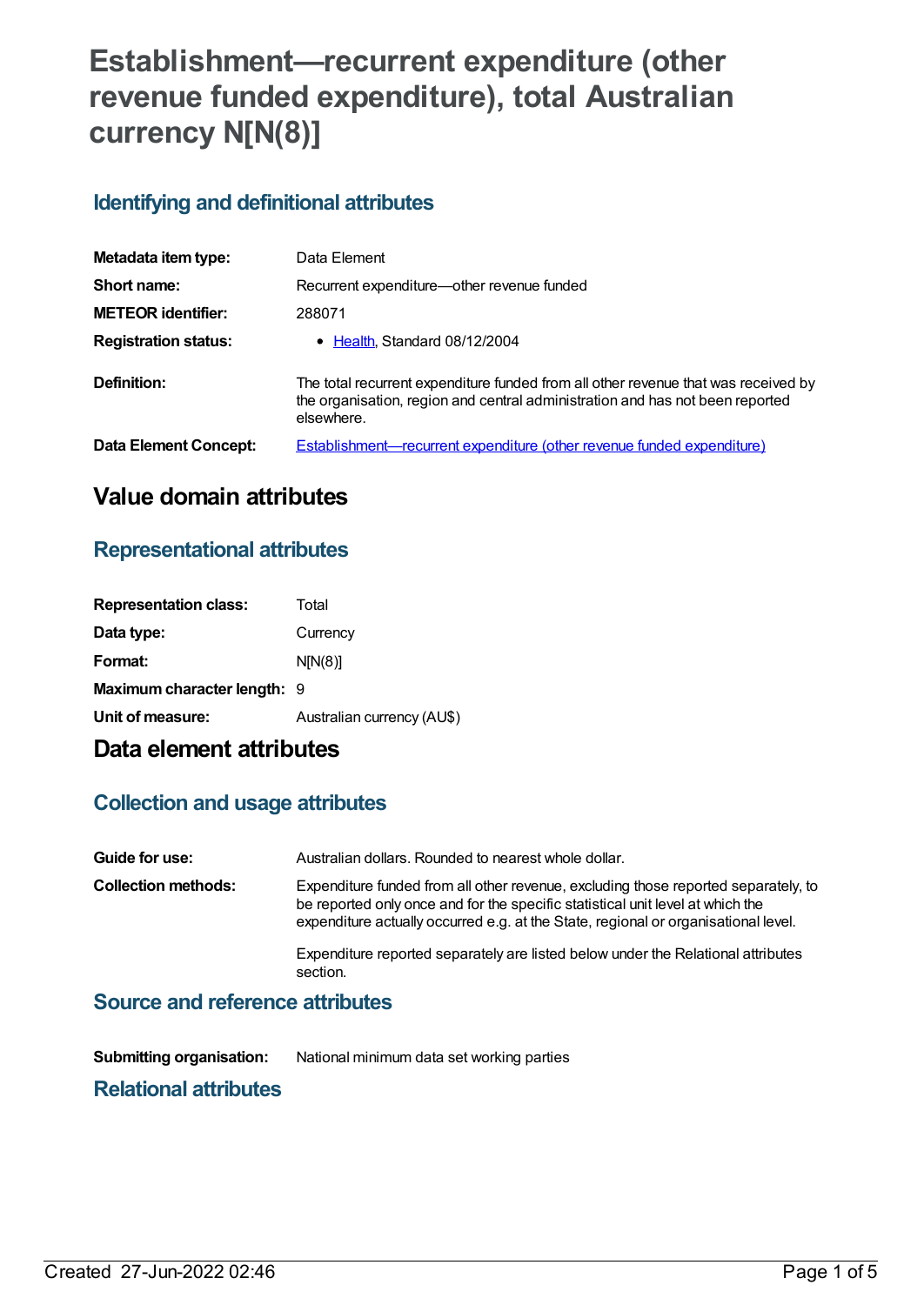See also [Establishment—recurrent](https://meteor.aihw.gov.au/content/287031) expenditure (Department of Veterans' Affairs funded), total Australian currency N[N(8)]

• [Health](https://meteor.aihw.gov.au/RegistrationAuthority/12), Superseded 02/12/2009

Is used in the formation of **[Establishment—recurrent](https://meteor.aihw.gov.au/content/288993) expenditure (financial year)**, total Australian currency N[N(8)]

[Health](https://meteor.aihw.gov.au/RegistrationAuthority/12), Standard 08/12/2004

See also **[Establishment—recurrent](https://meteor.aihw.gov.au/content/289502) expenditure (National Mental Health Strategy** funded), total Australian currency N[N(8)]

• [Health](https://meteor.aihw.gov.au/RegistrationAuthority/12), Standard 08/12/2004

See also Establishment-recurrent expenditure (other Commonwealth Government funded expenditure), total Australian currency N[N(8)]

- ACT Health [\(retired\)](https://meteor.aihw.gov.au/RegistrationAuthority/9), Candidate 17/08/2018
- [Health](https://meteor.aihw.gov.au/RegistrationAuthority/12), Superseded 16/01/2020

See also Establishment-recurrent expenditure (other Commonwealth Government funded expenditure), total Australian currency NIN(8)]

• [Health](https://meteor.aihw.gov.au/RegistrationAuthority/12), Standard 16/01/2020

See also [Establishment—recurrent](https://meteor.aihw.gov.au/content/290583) expenditure (other patient revenue funded expenditure), total Australian currency N[N(8)]

- ACT Health [\(retired\)](https://meteor.aihw.gov.au/RegistrationAuthority/9), Candidate 17/08/2018
- [Health](https://meteor.aihw.gov.au/RegistrationAuthority/12), Standard 08/12/2004

See also **[Establishment—recurrent](https://meteor.aihw.gov.au/content/288075) expenditure (other state or territory funded** expenditure), total Australian currency N[N(8)]

- ACT Health [\(retired\)](https://meteor.aihw.gov.au/RegistrationAuthority/9), Candidate 17/08/2018
- [Health](https://meteor.aihw.gov.au/RegistrationAuthority/12), Standard 08/12/2004

See also [Establishment—recurrent](https://meteor.aihw.gov.au/content/288685) expenditure (recoveries funded expenditure), total Australian currency N[N(8)]

- ACT Health [\(retired\)](https://meteor.aihw.gov.au/RegistrationAuthority/9), Candidate 17/08/2018
- [Health](https://meteor.aihw.gov.au/RegistrationAuthority/12), Standard 08/12/2004

See also **[Establishment—recurrent](https://meteor.aihw.gov.au/content/288965) expenditure (state or territory health authority** funded), total Australian currency N[N(8)]

- ACT Health [\(retired\)](https://meteor.aihw.gov.au/RegistrationAuthority/9), Candidate 17/08/2018
- [Health](https://meteor.aihw.gov.au/RegistrationAuthority/12), Standard 08/12/2004

# **Implementation in Data Set**

Specifications: Mental health [establishments](https://meteor.aihw.gov.au/content/298027) NMDS 2005-06[Health](https://meteor.aihw.gov.au/RegistrationAuthority/12), Superseded 07/12/2005

*Implementation start date:* 01/07/2005

*DSS specific information:*

Obligation condition: reporting of this data element is optional for non-government residential mental health services and specialised mental health services provided by private hospitals that receive state or territory government funding.

Mental health [establishments](https://meteor.aihw.gov.au/content/311875) NMDS 2005-06[Health](https://meteor.aihw.gov.au/RegistrationAuthority/12), Superseded 21/03/2006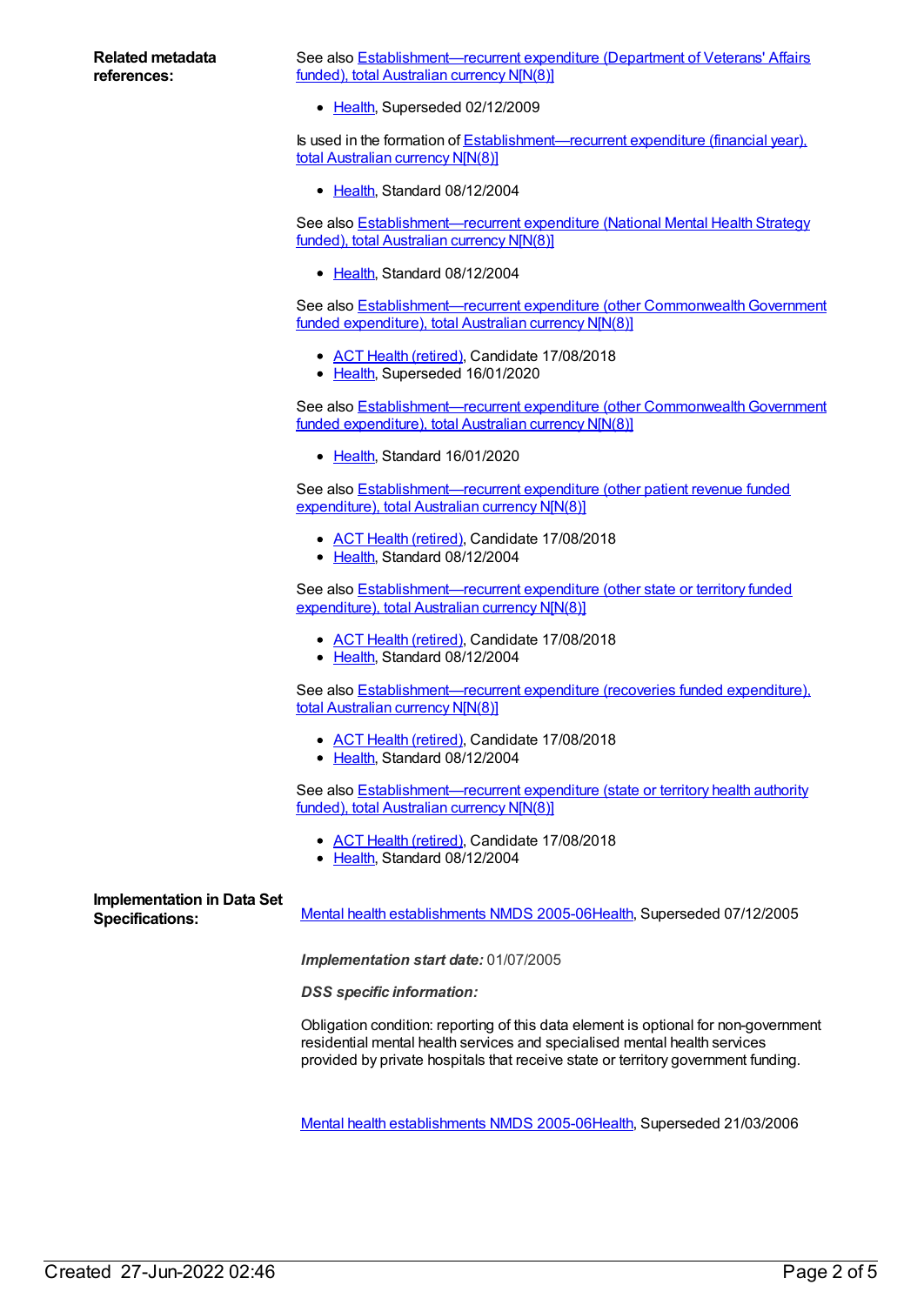#### *Implementation start date:* 01/07/2005

*Implementation end date:* 30/06/2006

*DSS specific information:*

Obligation condition: reporting of this data element is optional for non-government residential mental health services and specialised mental health services provided by private hospitals that receive state or territory government funding.

Mental health [establishments](https://meteor.aihw.gov.au/content/334283) NMDS 2006-07[Health](https://meteor.aihw.gov.au/RegistrationAuthority/12), Superseded 23/10/2006

*Implementation start date:* 01/07/2006

*Implementation end date:* 30/06/2007

*DSS specific information:*

Obligation condition: reporting of this data element is optional for non-government residential mental health services and specialised mental health services provided by private hospitals that receive state or territory government funding.

Mental health [establishments](https://meteor.aihw.gov.au/content/345134) NMDS 2007-08[Health](https://meteor.aihw.gov.au/RegistrationAuthority/12), Superseded 05/02/2008

*Implementation start date:* 01/07/2007

*Implementation end date:* 30/06/2008

*DSS specific information:*

Obligation condition: reporting of this data element is optional for non-government residential mental health services and specialised mental health services provided by private hospitals that receive state or territory government funding.

Mental health [establishments](https://meteor.aihw.gov.au/content/362299) NMDS 2008-09[Health](https://meteor.aihw.gov.au/RegistrationAuthority/12), Superseded 03/12/2008

*Implementation start date:* 01/07/2008

*Implementation end date:* 30/06/2009

*DSS specific information:*

Obligation condition: reporting of this data element is optional for non-government residential mental health services and specialised mental health services provided by private hospitals that receive state or territory government funding.

Mental health [establishments](https://meteor.aihw.gov.au/content/374981) NMDS 2009-10[Health](https://meteor.aihw.gov.au/RegistrationAuthority/12), Superseded 02/12/2009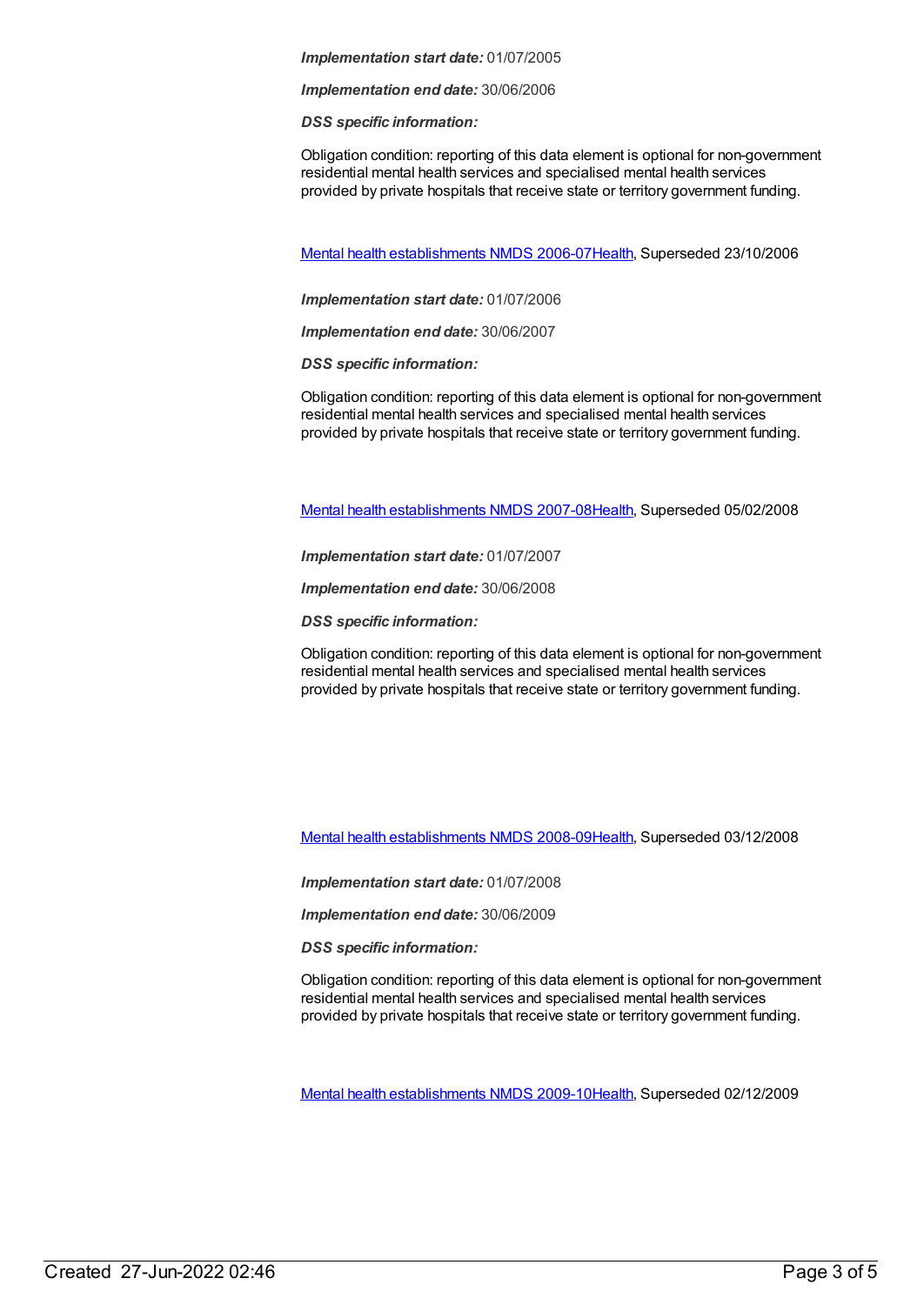*Implementation start date:* 01/07/2009

*Implementation end date:* 30/06/2010

*DSS specific information:*

Obligation condition: reporting of this data element is optional for non-government residential mental health services and specialised mental health services provided by private hospitals that receive state or territory government funding.

Mental health [establishments](https://meteor.aihw.gov.au/content/378611) NMDS 2010-11[Health](https://meteor.aihw.gov.au/RegistrationAuthority/12), Superseded 01/12/2010

*Implementation start date:* 01/07/2010

*Implementation end date:* 30/06/2011

Mental health [establishments](https://meteor.aihw.gov.au/content/424725) NMDS 2011-12[Health](https://meteor.aihw.gov.au/RegistrationAuthority/12), Superseded 07/12/2011

*Implementation start date:* 01/07/2011

*Implementation end date:* 30/06/2012

Mental health [establishments](https://meteor.aihw.gov.au/content/468195) NMDS 2012-13[Health](https://meteor.aihw.gov.au/RegistrationAuthority/12), Superseded 07/02/2013

*Implementation start date:* 01/07/2012

*Implementation end date:* 30/06/2013

Mental health [establishments](https://meteor.aihw.gov.au/content/493652) NMDS 2013-14[Health](https://meteor.aihw.gov.au/RegistrationAuthority/12), Superseded 07/03/2014

*Implementation start date:* 01/07/2013

*Implementation end date:* 30/06/2014

Mental health [establishments](https://meteor.aihw.gov.au/content/546889) NMDS 2014-15[Health](https://meteor.aihw.gov.au/RegistrationAuthority/12), Superseded 13/11/2014

*Implementation start date:* 01/07/2014 *Implementation end date:* 30/06/2015

Mental health [establishments](https://meteor.aihw.gov.au/content/565661) NMDS 2015-16[Health](https://meteor.aihw.gov.au/RegistrationAuthority/12), Superseded 04/09/2015

*Implementation start date:* 01/07/2015 *Implementation end date:* 30/06/2016